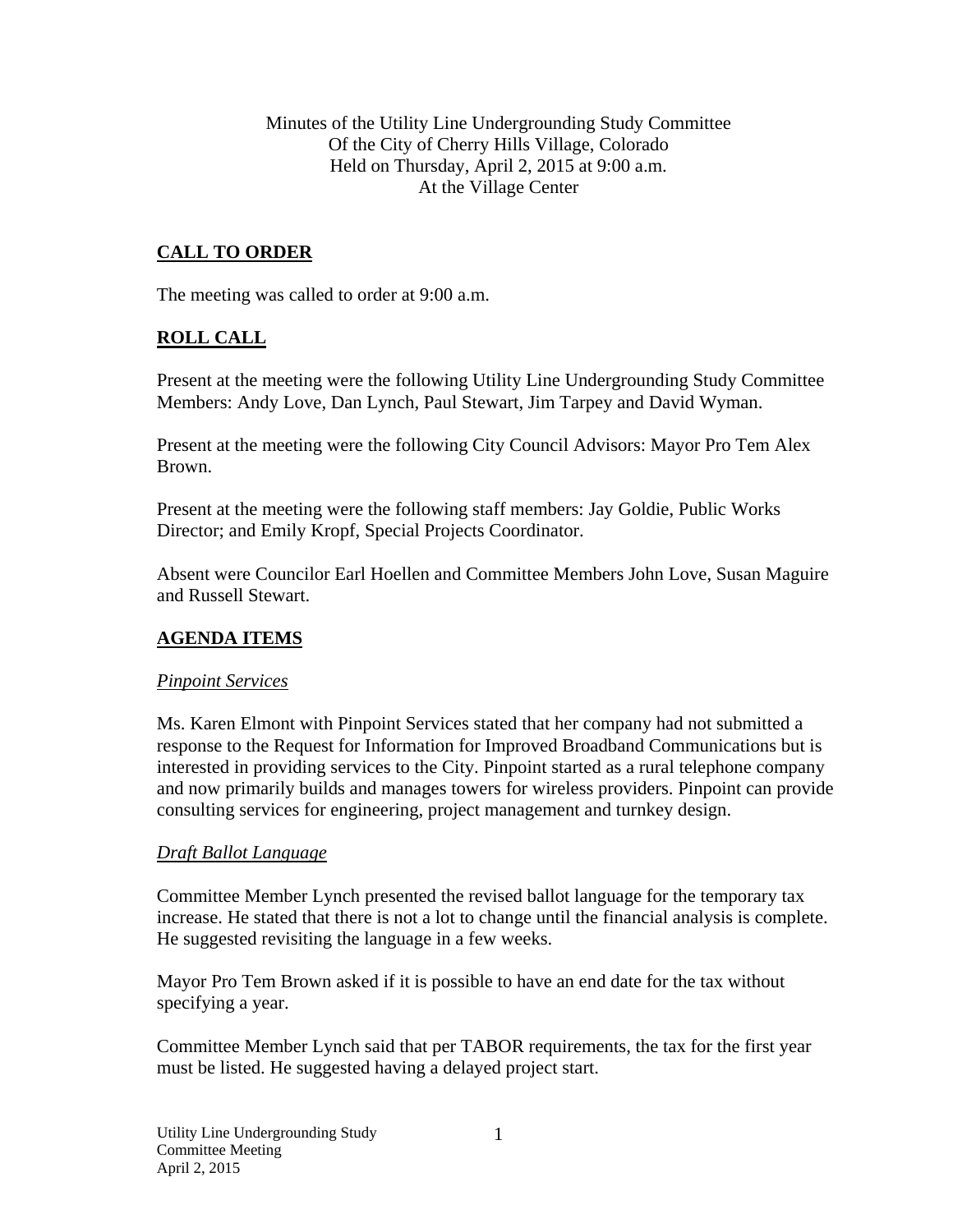Public Works Director Goldie suggested having the tax start in 2017 and using the Xcel 1% fund in 2016.

## *Open House Materials*

Mayor Pro Tem Brown stated that he had read the comments from the community survey and found that they generally falls into one of three categories: residents already spend too much on taxes, open space acquisition is more important and more quantifiable numbers are needed before a vote can take place.

Committee Member Andy Love asked if the respondents can be considered a self-selected group.

Public Works Director Goldie said that the results of the survey may not be statistically valid. He suggested having a bond company conduct a poll in which residents are asked to identify their cost threshold.

Committee Member Wyman stated that individuals may support undergrounding but can change their minds based on the cost. He suggested limiting the cost range, which is currently \$11 million to \$17 million for the arterial roads and state highways.

Mayor Pro Tem Brown said that a representative from Zayo confirmed the fiber estimate, but staff is still waiting to hear from CenturyLink. He added that the City Manager had reached out to other communities to discuss working with Xcel.

Committee Member Tarpey asked if the City had received any responses.

Public Works Director Goldie replied that some communities are not able to discuss the matter due to ongoing litigation. He said that it may have to be addressed on a political level.

Committee Member Andy Love asked if the Committee has considered examining Boulder's model in which the City builds and maintains an electrical infrastructure.

Committee Member Tarpey stated that there may be a problem with valuation when acquiring the system, which could lead to a lawsuit.

Mayor Pro Tem Brown said that it can be challenging. He added that the City may be able to find a contractor who does not work with Xcel to prepare an estimate for the Quincy design in order to compare the total costs.

Public Works Director Goldie stated that it may take years before Xcel will let the City perform the work. He suggested presenting the numbers prepared by Xcel to the public and seeing if they are acceptable. If not, the Committee may need to decide which piece to focus on like the fiber network.